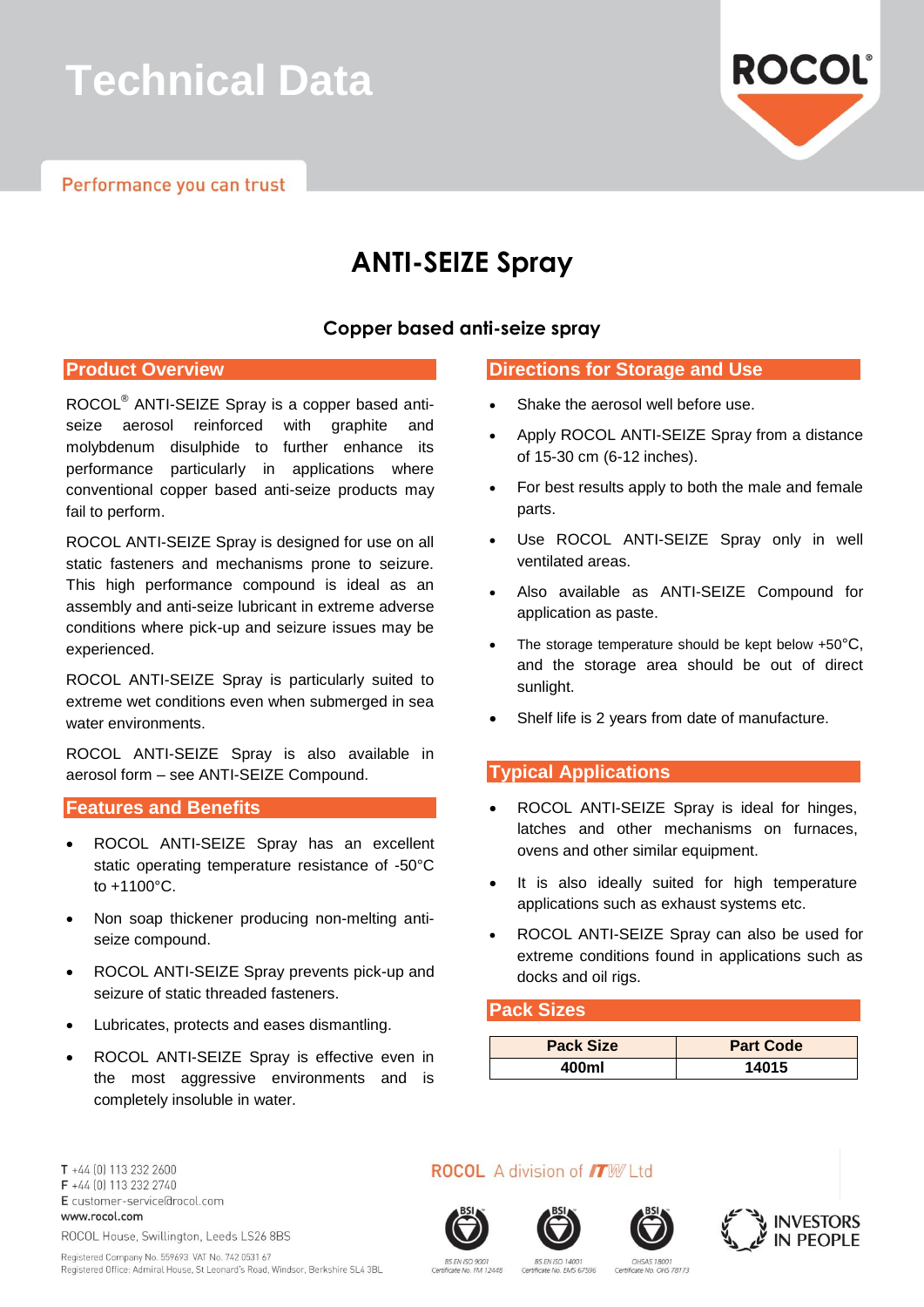

Performance you can trust



## **ANTI-SEIZE Spray**

**Copper based anti-seize spray**

| <b>Property</b>                       | <b>Test Method</b>   | <b>Result</b>                                            |
|---------------------------------------|----------------------|----------------------------------------------------------|
| Appearance                            | <b>Visual</b>        | <b>Silvery copper coloured</b><br>slightly greasy film   |
| <b>Base Type</b>                      | N/A                  | Mineral oil                                              |
| <b>Thickener</b>                      | N/A                  | <b>Organically modified clay</b>                         |
| <b>Solvent</b>                        | N/A                  | Hydrocarbon                                              |
| <b>Propellant</b>                     | N/A                  | LPG (Hydrocarbon)                                        |
| <b>Solids</b>                         | N/A                  | Copper, Graphite, MoS <sub>2</sub> ,<br><b>Aluminium</b> |
| <b>Solids Content in Applied Film</b> | N/A                  | <b>Approximately 40%</b>                                 |
| <b>Temperature Range</b>              | N/A                  | $-50^{\circ}$ C to $+1100^{\circ}$ C                     |
| <b>Water Solubility</b>               | N/A                  | <b>Insoluble</b>                                         |
| <b>Coefficient of Friction</b>        | N/A                  | $circa$ 0.15                                             |
| <b>Approximate Coverage</b>           | 0.1mm film thickness | $4m^2/400ml$                                             |

Values quoted above are typical and do not constitute a specification.

### **Safety Data Sheets**

Safety data sheets are available for download from our website [www.rocol.com](http://www.rocol.com/) or may be obtained from your usual ROCOL contact.

The information in this publication is based on our experience and reports from customers. There are many factors outside our control or knowledge which affect the use and performance of our products, for which reason it is given without responsibility. Issue: 2 Date: 10-16

T +44 [0] 113 232 2600 F +44 (0) 113 232 2740 E customer-service@rocol.com www.rocol.com

ROCOL House, Swillington, Leeds LS26 8BS

Registered Company No. 559693 VAT No. 742 0531 67 Registered Office: Admiral House, St Leonard's Road, Windsor, Berkshire SL4 3BL **ROCOL** A division of **ITW** Ltd









BS EN ISO 900 Certificate No. FM 12448

**BS EN ISO 1400** Certificate No. EMS 67596 Certificate No. OHS 78173